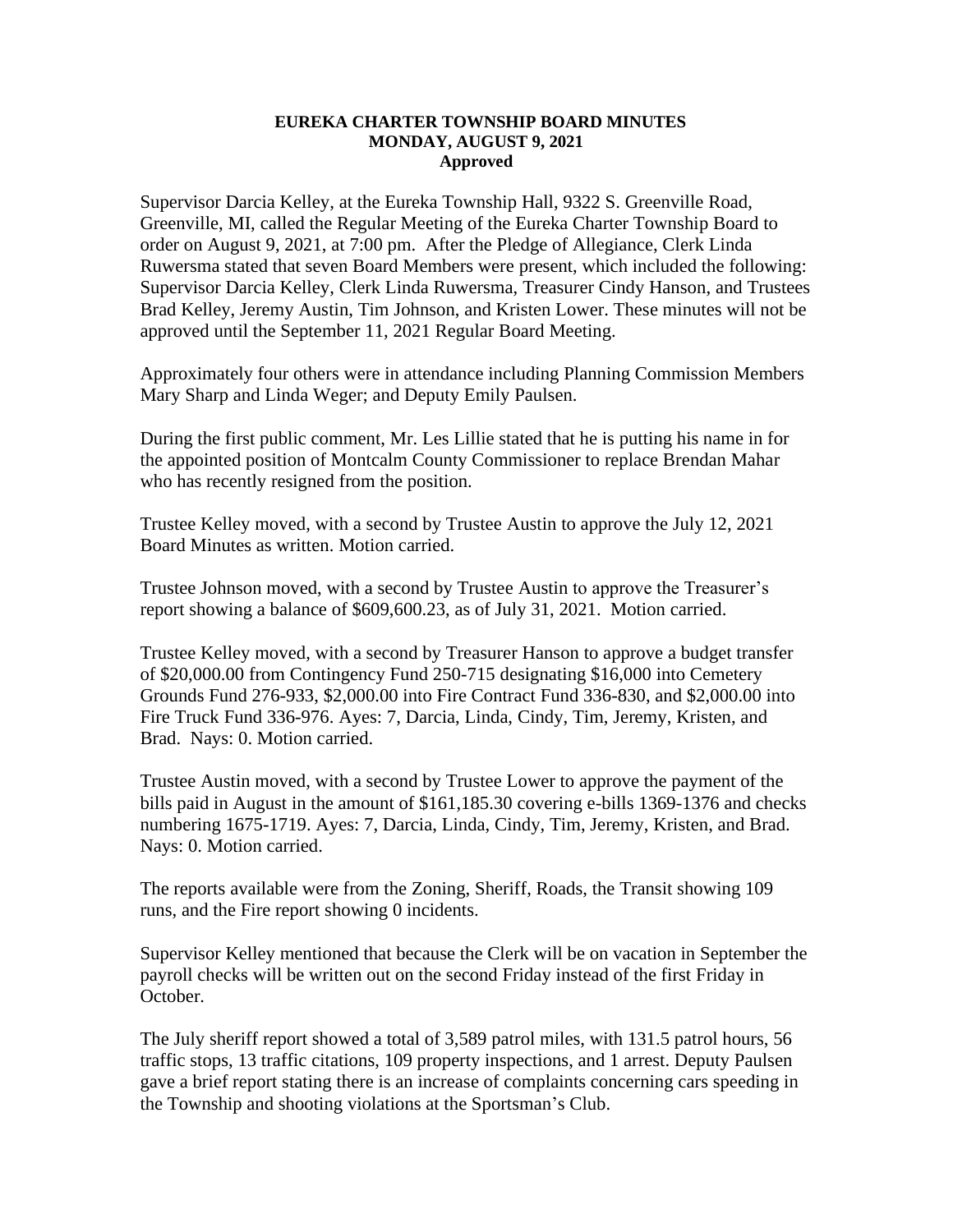Supervisor Kelley gave a brief update stating the cemetery drive has been paved and the landscaping has been complete. She also gave a brief presentation on ideas for the use of the projected \$397,521.00 stimulus money which included developing the one-acre property on Baker Road on the Flat River. Another idea was to use the money toward the remodel of Community Hope Christian Counseling for mental health counseling.

Supervisor Kelley stated the new light to be installed behind the Township Hall is on backorder, and the job will be completed by JZ Electric when the light comes in.

Two months ago, the Board approved to have Supervisor Kelley offer Mr. Al Lehman approximately \$120,000.00 for the property adjacent to the Hall. He declined the offer because a house is included on that property. Mr. Lehman is allowed to split this property, and as a starting point he said he would consider selling 10 acres to the Township for \$100,000.00. The Board decided to wait until late fall and walk the property to see what the land looks like.

Trustee Austin moved, with a second by Treasurer Hanson to amend Cemetery Ordinance 86, Section 9.0 Ground Maintenance to read as follows: *All items must be removed by April 1 of each year for Spring Cleanup and by October 1 of each year for Fall Cleanup. After those dates, the rules will be followed and items will be removed from cemetery graves. See additional rules and regulations listed below.*

## *Rules and Regulations*

- *All flowers and plants (real or artificial) must be contained in a pot or urn and must be within 12"of headstone.*
- *The tribute area within the boundary of a grave may only include a monument, marker, urn, floral displays, weighted small novelty statue, and/or other approved adornments. Only two (2) items are allowed within the tribute area.*
- *No glass containers are to be left in the cemetery.*
- *Floral ground displays such as a wreath or funeral spray may be left on that portion of a grave outside of the tribute area following a burial for up to twenty-one (21) days.*
- *All temporary vegetation, flowers, plastic flowers must be removed by April 1 for Spring Cleanup and by October 1 for Fall Cleanup.*
- *Planting of trees, shrubs, flowers or plants is prohibited on a burial site.*
- *Only small granite benches may be used.*
- *Grading, leveling or excavating is prohibited on a burial site.*
- *The township or Cemetery Sexton has authority to remove all unauthorized, faded, or damaged items from grave site.*
- *The Township is not responsible for items left in the cemetery.*